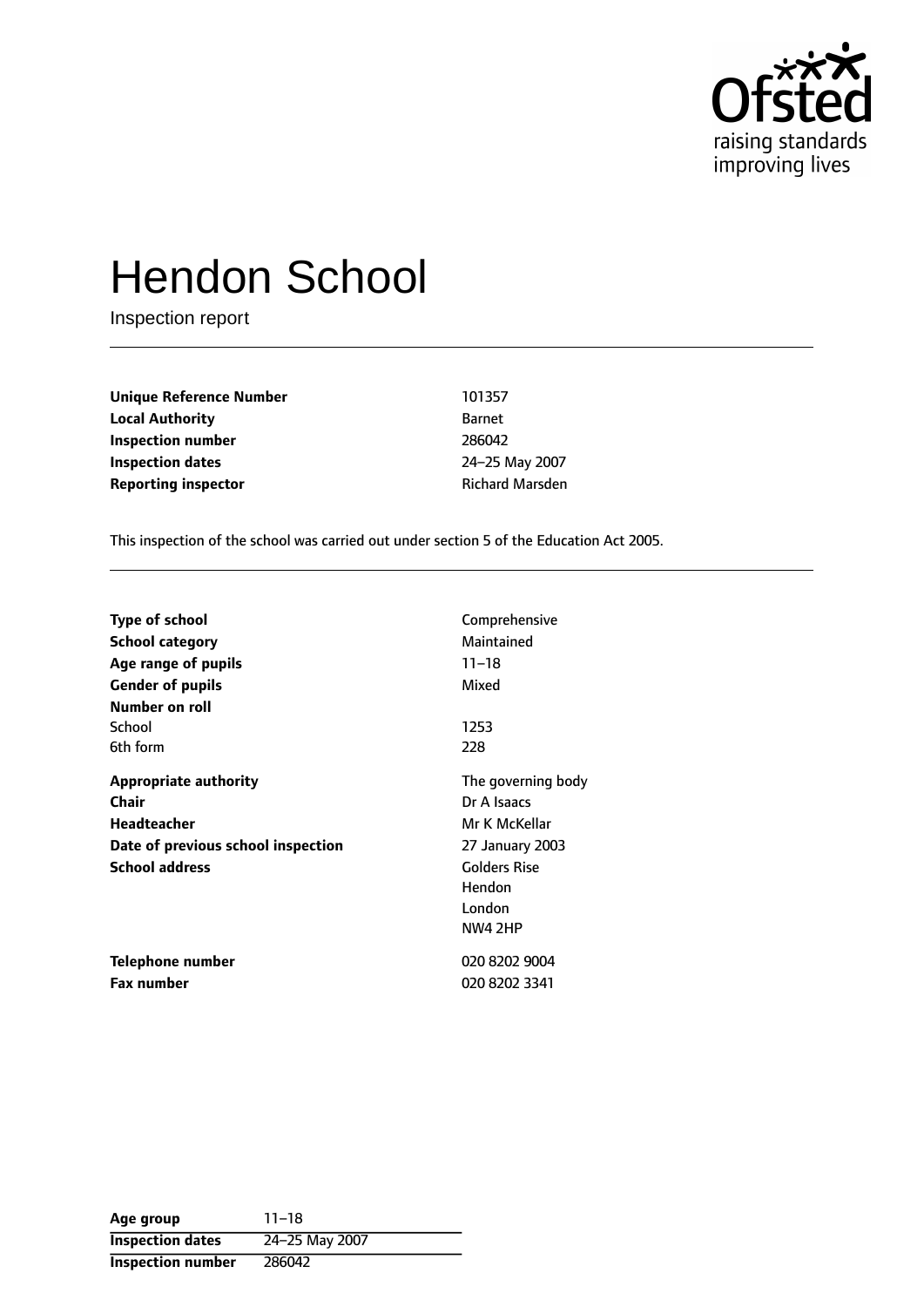.

© Crown copyright 2007

#### Website: www.ofsted.gov.uk

This document may be reproduced in whole or in part for non-commercial educational purposes, provided that the information quoted is reproduced without adaptation and the source and date of publication are stated.

Further copies of this report are obtainable from the school. Under the Education Act 2005, the school must provide a copy of this report free of charge to certain categories of people. A charge not exceeding the full cost of reproduction may be made for any other copies supplied.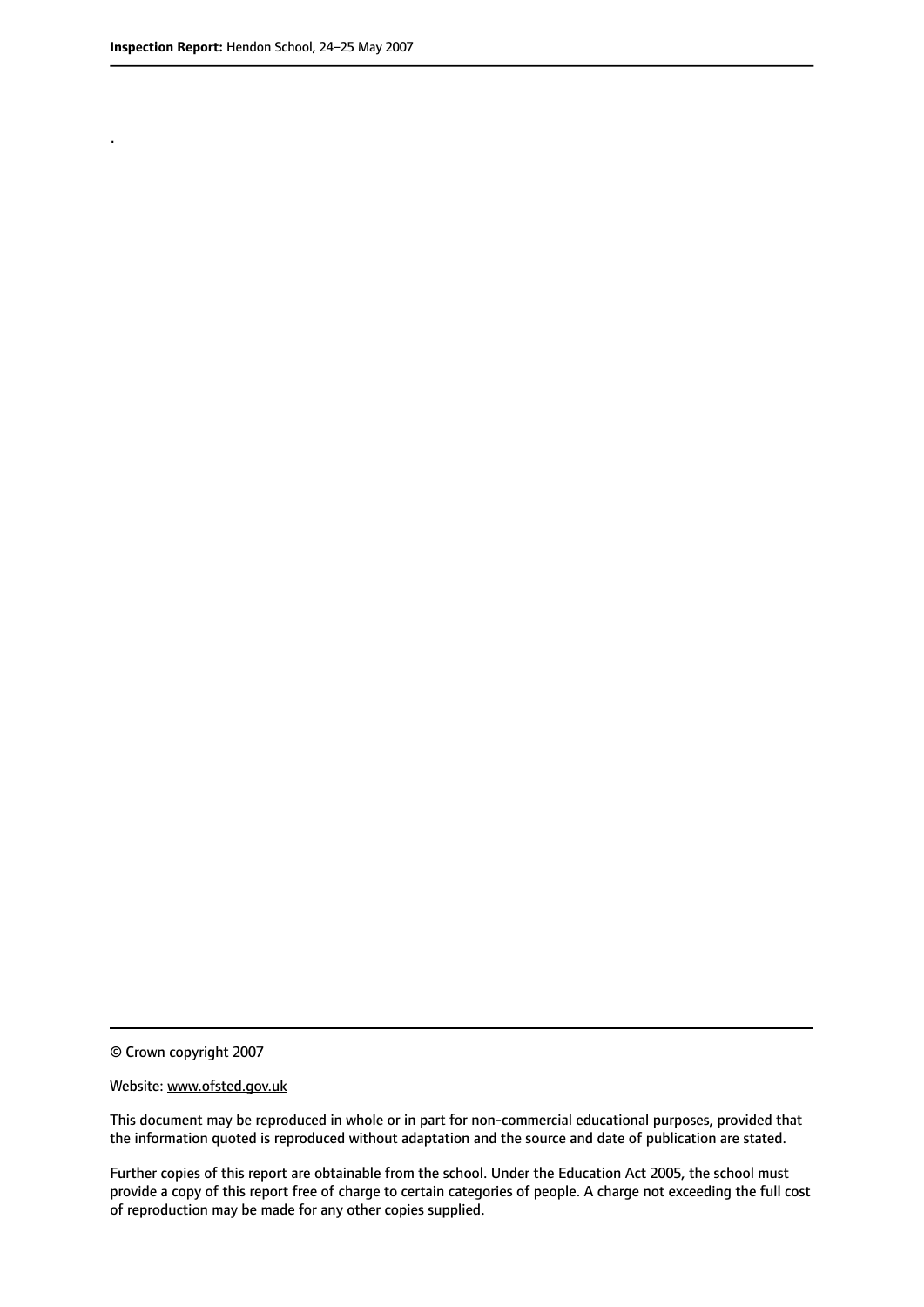# **Introduction**

The inspection was carried out by five Additional Inspectors.

## **Description of the school**

This is a mixed comprehensive school serving the culturally diverse, multi-faith and multi-lingual community of Hendon. The social make-up of the intake is average and attainment on entry is average. The proportion of students with learning difficulties and/or disabilities is slightly below the national average. Proportions of students from minority ethnic groups are higher than average. English is not the first language for more than half the students. The present headteacher has been in post since September 2006.

The school is heavily over-subscribed. It is a Specialist Language College and makes special provision for deaf students.

## **Key for inspection grades**

| Grade 1 | Outstanding  |
|---------|--------------|
| Grade 2 | Good         |
| Grade 3 | Satisfactory |
| Grade 4 | Inadequate   |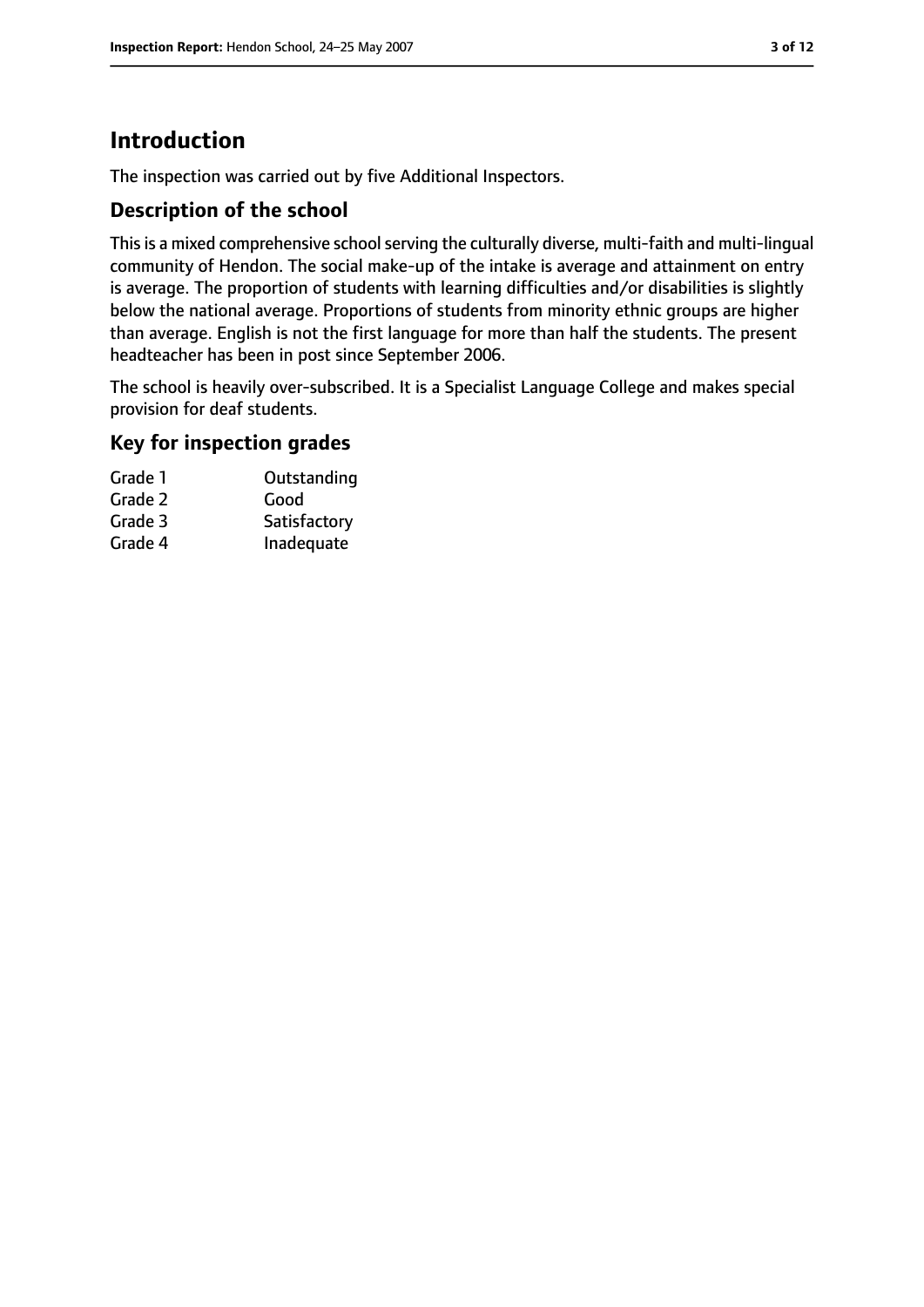# **Overall effectiveness of the school**

#### **Grade: 2**

This school has overcome many challenges and now provides a good quality of education for its students. Under the energetic leadership of the recently appointed headteacher, very good self-evaluation has enabled senior leaders to focus on the key priorities systematically. The outcome of this rigorous work has been rapid improvement. This high quality teamwork has galvanized the staff and brought out the best in them. Students' pride in their school has consequently been restored. Parents are full of praise for the strides the school has made.

The school's Specialist Language College status makes a profound impact. Students are learning a wide range of languages and there are strong international links with Europe and further afield. Students are exceptionally well prepared for their roles as global citizens.

Creative and innovative approaches to solving problems have been developed. This is particularly evident in the wide range of strategies to manage behaviour. As a result, behaviour in lessons is very good. Students are willing and keen to learn, and appear to enjoy their lessons very much indeed. The influence of the students chosen as'Leadersin Learning' has been exemplary. Students develop very good workplace skills such as group working, communication, and risk-taking. Careful attention is paid to students' safety. Any issues are acted upon swiftly and effectively. Since the last inspection the learning environment has improved markedly.

Standards are average and, taken overall, students' achievement is now satisfactory. However, this does not give the complete picture in this rapidly improving school. Teaching has improved significantly and is now good. Systems are in place to ensure that students' progress is monitored and students are now making good progress in lessons. Results in national tests show an upward trend at Key Stage 3. In Key Stage 4 they were below average in 2006, although students are well on course to meet challenging targets in 2007. The legacy of under-achievement has yet to be completely eradicated for older students, however. It is still evident in the unevenness in performance between subjects. Teachers make effective use of information from assessments in some lessons to set challenging work, and this has contributed to the acceleration in students' progress. In some classes marking and the setting of homework ensure that students and their parents know what they need to do to improve. However, this good practice is not yet consistent across all subjects.

The improvements in Key Stages 3 and 4 have yet to be felt in the sixth form, where provision is still only satisfactory. Teaching and learning are satisfactory, as is achievement.

The recent, rapid improvements, and the insightful evaluation of senior leaders, point to a good capacity to make further improvements.

## **Effectiveness and efficiency of the sixth form**

## **Grade: 3**

The effectiveness and efficiency of the sixth form are satisfactory. The curriculum is satisfactory, although the number of one-year vocational courses is limited.

Standards at AS and A level are below national averages but above average for vocational courses. Students' achievement is satisfactory. There is evidence of improving progress but this is not yet reflected in examination results. Teaching and learning are satisfactory. In order to raise standards, the school is encouraging students to take more responsibility for their own learning and play a more active part in lessons.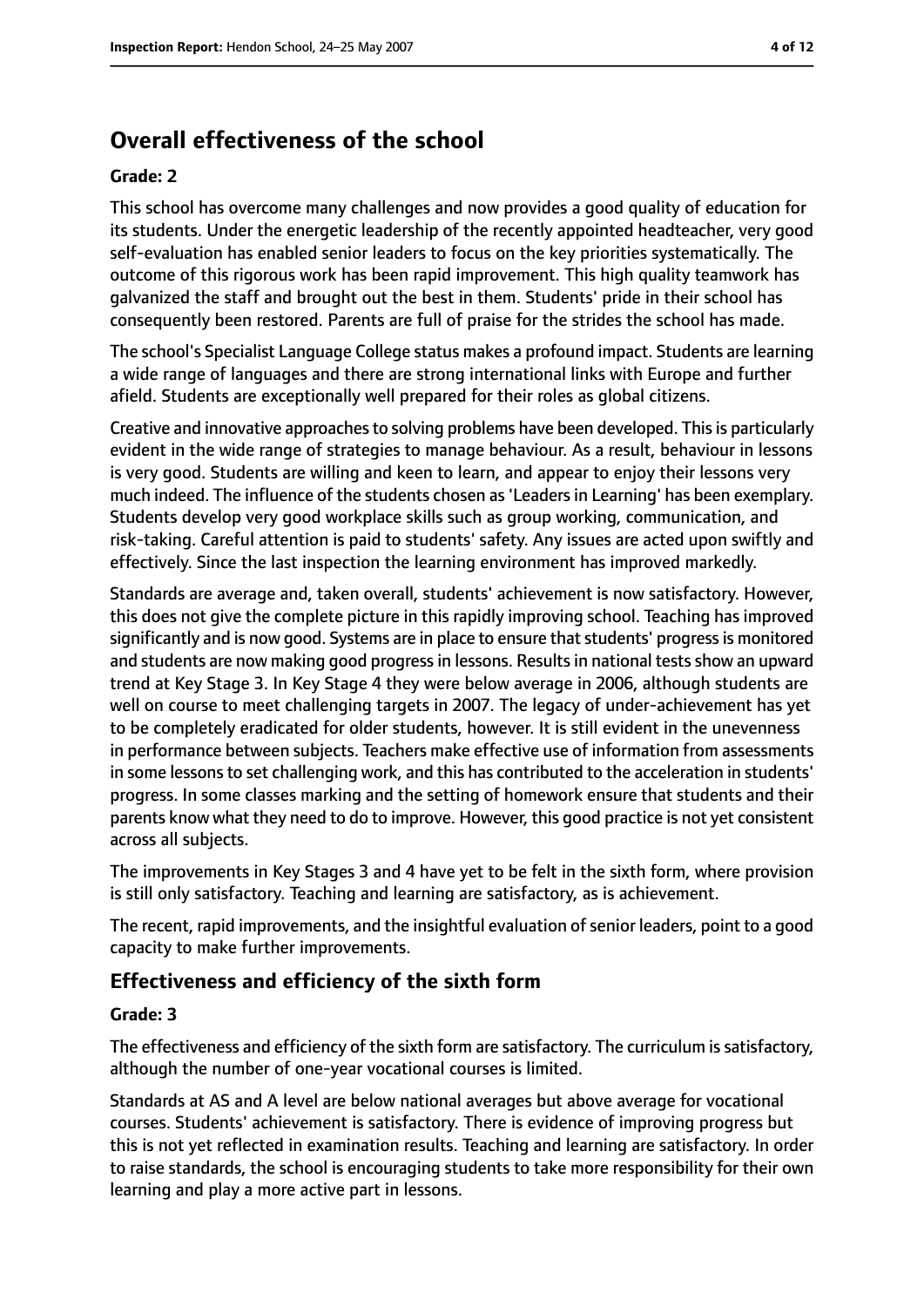Students' personal development is good. They have excellent opportunities to contribute to the life of the school and serve as positive role models for younger students. They provide reading and learning support in class, or help with coaching and mentoring. Some hold responsibilities as prefects or are members of the active Student Parliament. They develop strong leadership and team-working skills as a consequence.

Students speak warmly of the good care, guidance and support they receive. One commented that the sixth form is 'a community in which everyone encourages each other to work hard'. Tutors are beginning to monitor progress more effectively and set targets to help students improve, though this work is under-developed. Most students complete their chosen courses. Increasing numbers of students are progressing into higher education.

The recent improvements in students' progress, which have been felt in the main school, have yet to make an impact in the sixth form. Leadership and management are therefore only judged only satisfactory.

## **What the school should do to improve further**

- Improve standards and achievement at Key Stage 4 and in the sixth form.
- Ensure that assessment is used more consistently to remove unevenness in the performance of different subjects at Key Stage 4.
- Ensure that leadership and management in the sixth form focuses more closely on the achievement and progress of all students.

# **Achievement and standards**

## **Grade: 3**

## **Grade for sixth form: 3**

Overall, achievement is satisfactory and standards are average but improving. Students achieve well in Key Stage 3. Standards in Year 9 have remained above average since the last inspection and have improved faster than those found nationally, particularly in mathematics and science. This is because of good teaching and improved monitoring of students.

Whilst standards in Key Stage 4 were just above the national average in 2005, they fell in 2006. Students did not achieve as well as they should. The percentage of students gaining five or more GCSEs at grade C and above, including English and mathematics, compares more favourably with national results than does the figure for those attaining five without these. This indicates the importance of these subjects to the school's overall GCSE achievement in 2006. Recent strong improvements in progress are indicated by the school's very detailed tracking data. This information, along with grades already attained by current Year 10 and 11 students in their GCSE modules and work seen in lessons, shows that the achievement of these students is now satisfactory, and they are attaining average standards. A significant factor in this upturn is way in which the tracking data is used to identify under-performing students. They are energetically mentored and supported as they work towards specific targets.

Results in Years 9 and 11 since the last inspection indicate no significant differences in the achievement of different groups of students in this socially and culturally diverse setting. The school's good provision has enabled notable progress to be made by the deaf students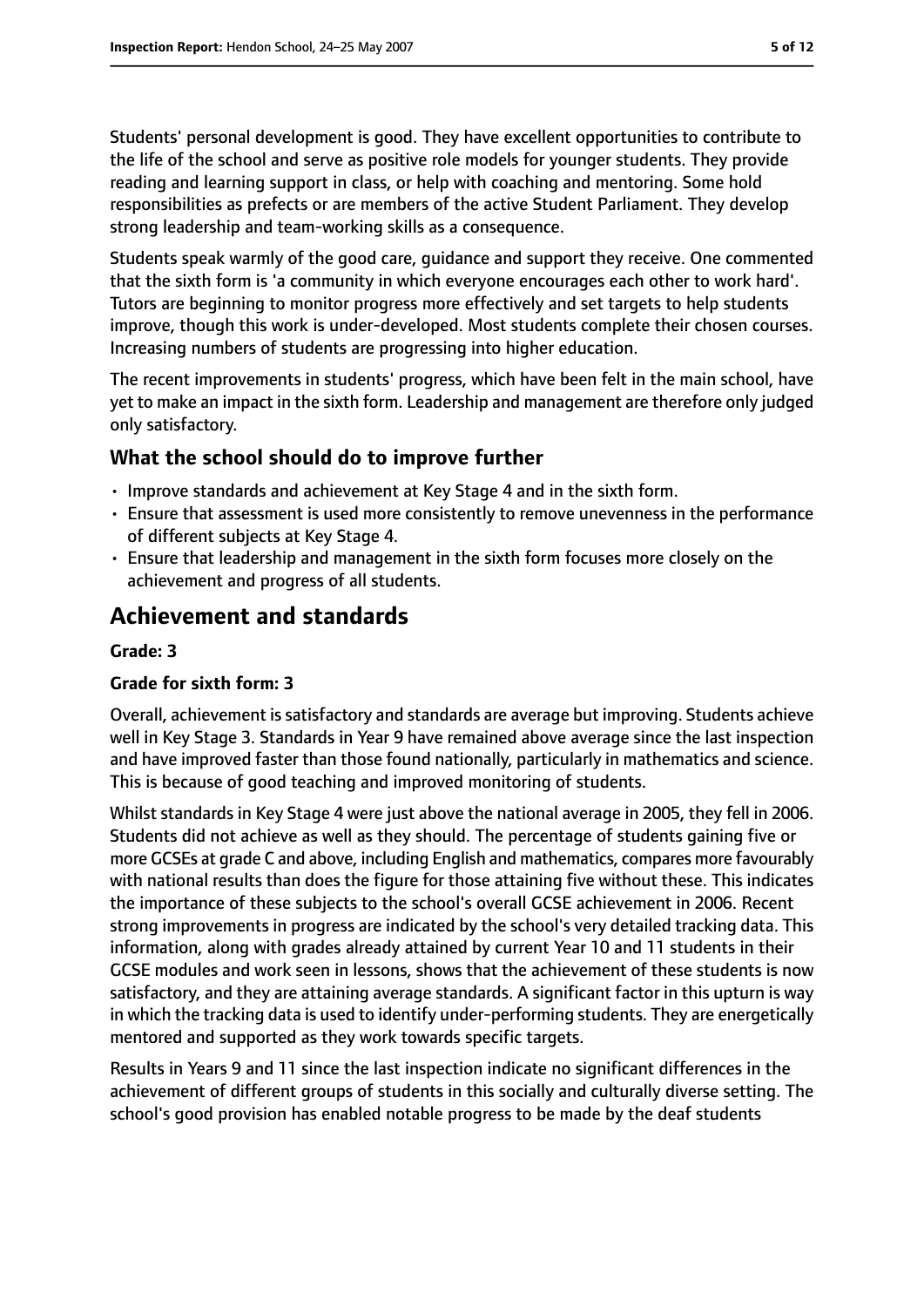# **Personal development and well-being**

#### **Grade: 1**

## **Grade for sixth form: 2**

Students' personal development and well-being are outstanding. Their social, moral, spiritual and cultural development is exceptionally well developed. They have an especially good appreciation of different cultures and faiths, work very well with each other, and enjoy their education greatly. The 'zero tolerance' policy on bad behaviour means that inspectors saw no disruption in lessons. Students say the school provides a very safe and peaceful environment. Effective policies on bullying and racism ensure that any incidents are effectively dealt with. Students have a good awareness of the importance of healthy lifestyles; they choose healthy foods in the school canteen and take advantage of the wide range of sports activities offered.

Students contribute exceptionally well to their community. The 'Leaders in Learning', for example, are excellent role models to their peers. They take responsibility, amongst other things, for monitoring the quality of teaching. The students' voice is effectively heard in the School Parliament. They have assisted in the appointment of teaching staff, and suggested improvements to the school environment, such as a new water feature. Several students serve others effectively as'peer counsellors'. The preparation forstudents' future economic well-being is good. All students undertake a week's work experience in Year 11, and gain key communication and team skills in 'industry and enterprise days'.

# **Quality of provision**

## **Teaching and learning**

#### **Grade: 2**

#### **Grade for sixth form: 3**

Teaching and learning are good in Key Stages 3 and 4 and satisfactory in the sixth form. Inspectors confirm the school's own evaluation of the quality of lessons. In most lessons observed in Key Stage 3 students made good progress. In all lessons observed in Key Stage 4 students made good, and sometimes outstanding, progress. A strong drive to improve teaching is having an impact on standards and achievement. Classroom relationships are good. Consequently, lessons get off to an effective start. Lesson planning and delivery are not consistent, however, and some parents have expressed concern about unevenness in the quality of teaching across the school. Teachers' use of assessment to help students to improve is inconsistently developed across subjects. It is best in modern foreign languages and humanities. Most teachers have high expectations, and the needs of different groups are generally well catered for, but in a minority of lessons activities do not take account of the full range of needs and abilities. Homework is sometimes used well to reinforce learning, but this, also, is not consistent in all subjects. The school has appointed 'Leaders in Learning' - students who make a highly valued contribution by serving as role models for their peers. As a result, the climate for learning is rapidly improving.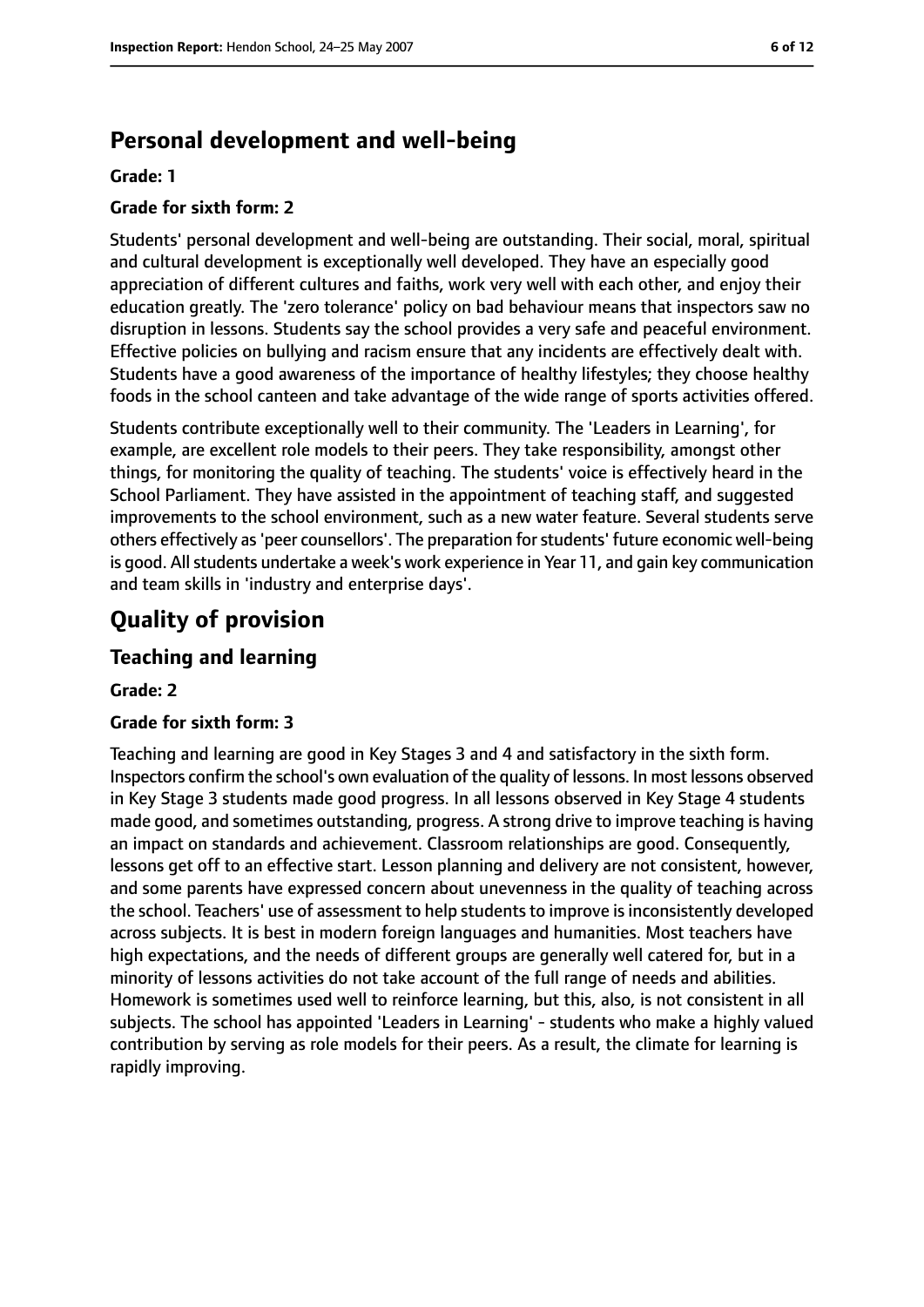## **Curriculum and other activities**

## **Grade: 2**

## **Grade for sixth form: 3**

The curriculum is good. It is greatly enriched by the Language College specialism. There is a strong international dimension in the range of overseas visits and partnerships. All pupils study two languages at Key Stage 3 and these are delivered in an innovative way.

As a result of a recent review, students in Year 10 may combine vocational and academic courses. Partnerships with local colleges and other schools enable the school to offer a range of vocational courses. While the impact on standards has yet to be seen, there is evidence that these changes are increasing motivation.

Students with learning difficulties receive very good support. The celebration of cultural diversity is a major strength of the school.

Learning is enriched by a wide range of activities outside lessons. Students have opportunities to develop a good understanding of healthy and safe lifestyles. Their confidence, team working and problem-solving skills are greatly enhanced by residential trips, including adventurous activities for all in Year 9. There is good provision for work related learning: all students complete work experience in Years 11 and 12.

## **Care, guidance and support**

**Grade: 2**

## **Grade for sixth form: 2**

The school provides good care, support and guidance for every student. Teachers show a high level of commitment to students, and both students and parents praise the school's support systems. Guidance and support for students with learning difficulties and disabilities is outstanding. Health and; safety procedures are clear, and child protection procedures are robust. Students know where to turn for help if needed. They make good use of the 'Telling Box'system to raise their concerns. Support for vulnerable students, those with learning difficulties and/or disabilities, and for deaf students is outstanding, enabling them to progress very well. They take a full part in the life of the school. The inclusion centre provides very good support for students at risk of disaffection. Tracking systems are beginning to help raise standards although their impact still has some way to go. The school monitors students' progress and gives well-structured support to those who are identified as at risk of underachieving. Students are well informed about their choice of courses and careers. The school provides a good level of support and guidance for sixth form students helping them to prepare them successfully for the world of work.

# **Leadership and management**

## **Grade: 2**

## **Grade for sixth form: 3**

The school's leadership and management are good, and have significantly improved since the appointment of a dynamic new headteacher who, with his newly formed team, provides outstanding leadership. A Year 10 student comments, 'He has breathed new life into the school.' His inspirational methods have already led to greatly improved progress in lessons. Managers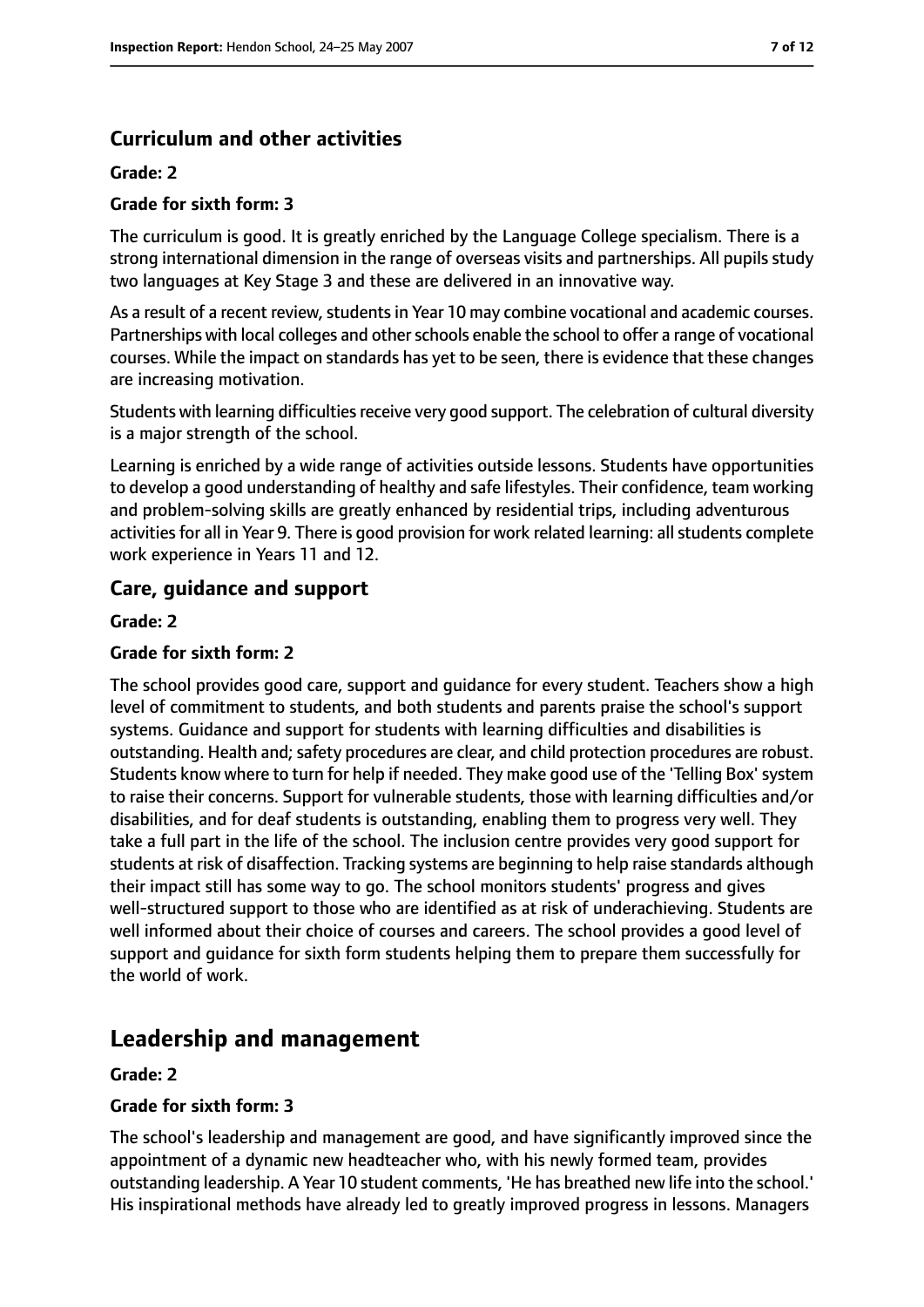at all levels share a clear vision for improvement, although in the sixth form this is not sufficiently clearly focused on raising standards and improving achievement. The governors have a clear understanding of the school, and are not afraid to offer critical challenge. Communication between the school and parents has been greatly improved, and parents feel happy to approach the school. Since staff feel very well supported and esteemed, their morale is high following some years of decline. The school uses penetrating self-assessment, as well as students' results to identify areas where teachers need to sharpen their own skills. Consequently, ongoing staff development is very well focused. New strategies, including a well-conceived behaviour policy, have had a strong impact. The school has a good capacity to improve further.

Teachers are suitability qualified and experienced, and staffing is more settled after recent instability. Resources are used well, although some lessons take place in poor accommodation. The school manages its finances well and provides good value for money.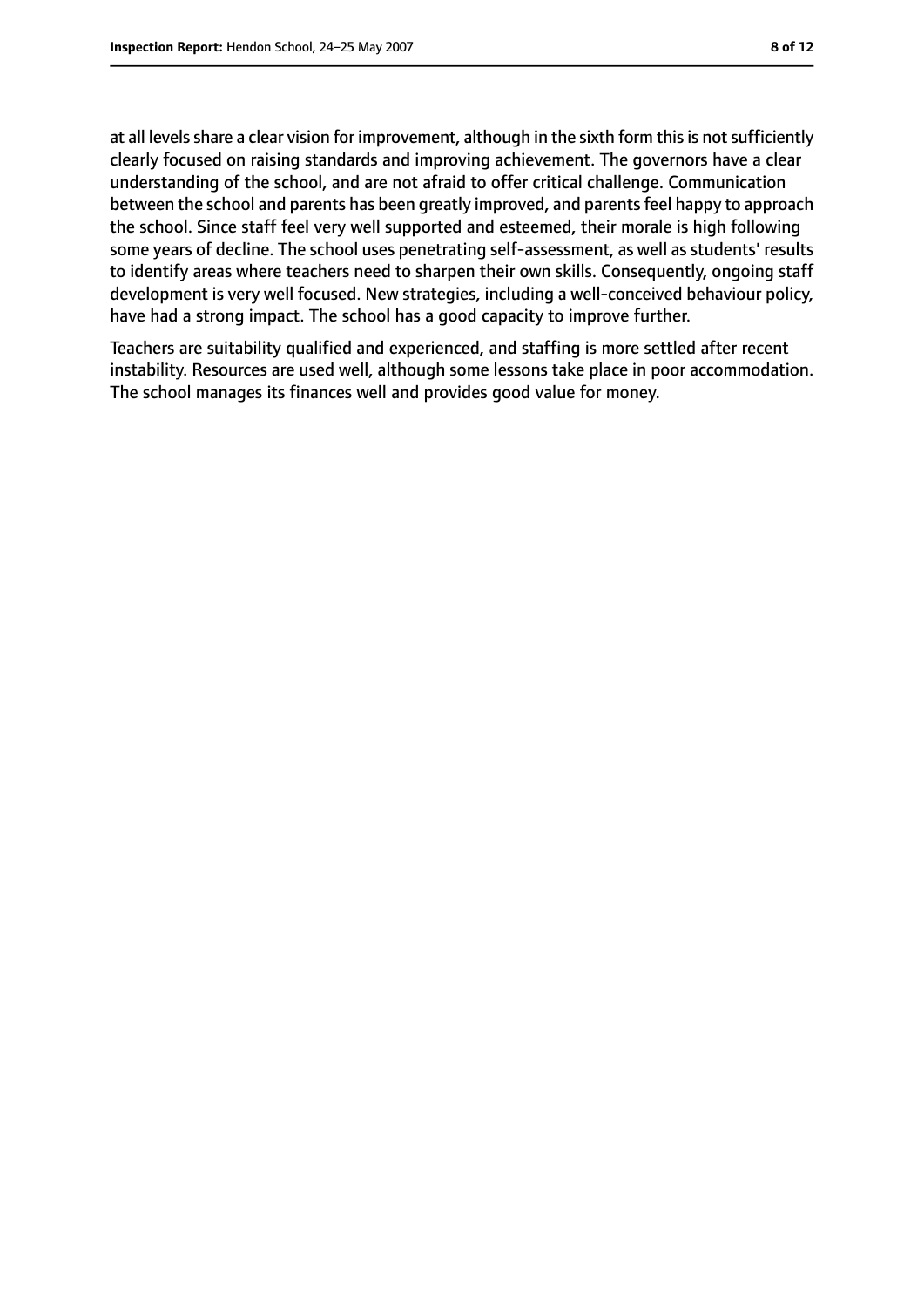**Any complaints about the inspection or the report should be made following the procedures set out in the guidance 'Complaints about school inspection', which is available from Ofsted's website: www.ofsted.gov.uk.**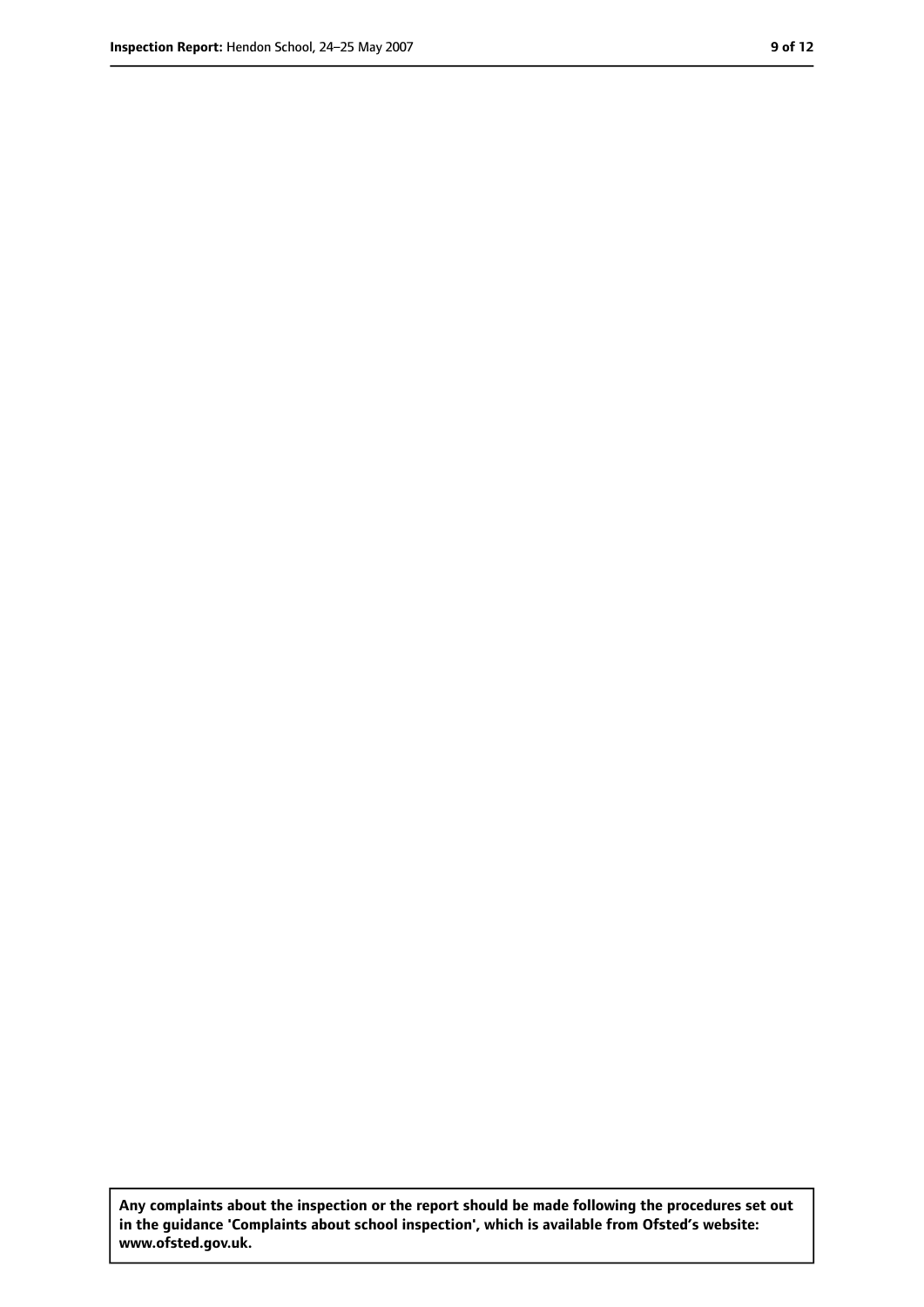# **Inspection judgements**

| Key to judgements: grade 1 is outstanding, grade 2 good, grade 3 satisfactory, $\vert$ | School         | $16-19$ |
|----------------------------------------------------------------------------------------|----------------|---------|
| and grade 4 inadeguate                                                                 | <b>Overall</b> |         |

## **Overall effectiveness**

| How effective, efficient and inclusive is the provision of<br>education, integrated care and any extended services in meeting<br>the needs of learners? |     |     |
|---------------------------------------------------------------------------------------------------------------------------------------------------------|-----|-----|
| How well does the school work in partnership with others to<br>promote learners' well-being?                                                            |     |     |
| The effectiveness of the school's self-evaluation                                                                                                       |     |     |
| The capacity to make any necessary improvements                                                                                                         |     |     |
| Effective steps have been taken to promote improvement since<br>the last inspection                                                                     | Yes | Yes |

## **Achievement and standards**

| How well do learners achieve?                                                                               |  |
|-------------------------------------------------------------------------------------------------------------|--|
| The standards <sup>1</sup> reached by learners                                                              |  |
| How well learners make progress, taking account of any significant<br>variations between groups of learners |  |
| How well learners with learning difficulties and disabilities make<br>progress                              |  |

# **Personal development and well-being**

| How good is the overall personal development and<br>well-being of the learners?                                  |  |
|------------------------------------------------------------------------------------------------------------------|--|
| The extent of learners' spiritual, moral, social and cultural<br>development                                     |  |
| The behaviour of learners                                                                                        |  |
| The attendance of learners                                                                                       |  |
| How well learners enjoy their education                                                                          |  |
| The extent to which learners adopt safe practices                                                                |  |
| The extent to which learners adopt healthy lifestyles                                                            |  |
| The extent to which learners make a positive contribution to<br>the community                                    |  |
| How well learners develop workplace and other skills that will<br>contribute to their future economic well-being |  |

## **The quality of provision**

| How effective are teaching and learning in meeting the<br>full range of the learners' needs?          |  |
|-------------------------------------------------------------------------------------------------------|--|
| How well do the curriculum and other activities meet the<br>range of needs and interests of learners? |  |
| How well are learners cared for, guided and supported?                                                |  |

 $^1$  Grade 1 - Exceptionally and consistently high; Grade 2 - Generally above average with none significantly below average; Grade 3 - Broadly average to below average; Grade 4 - Exceptionally low.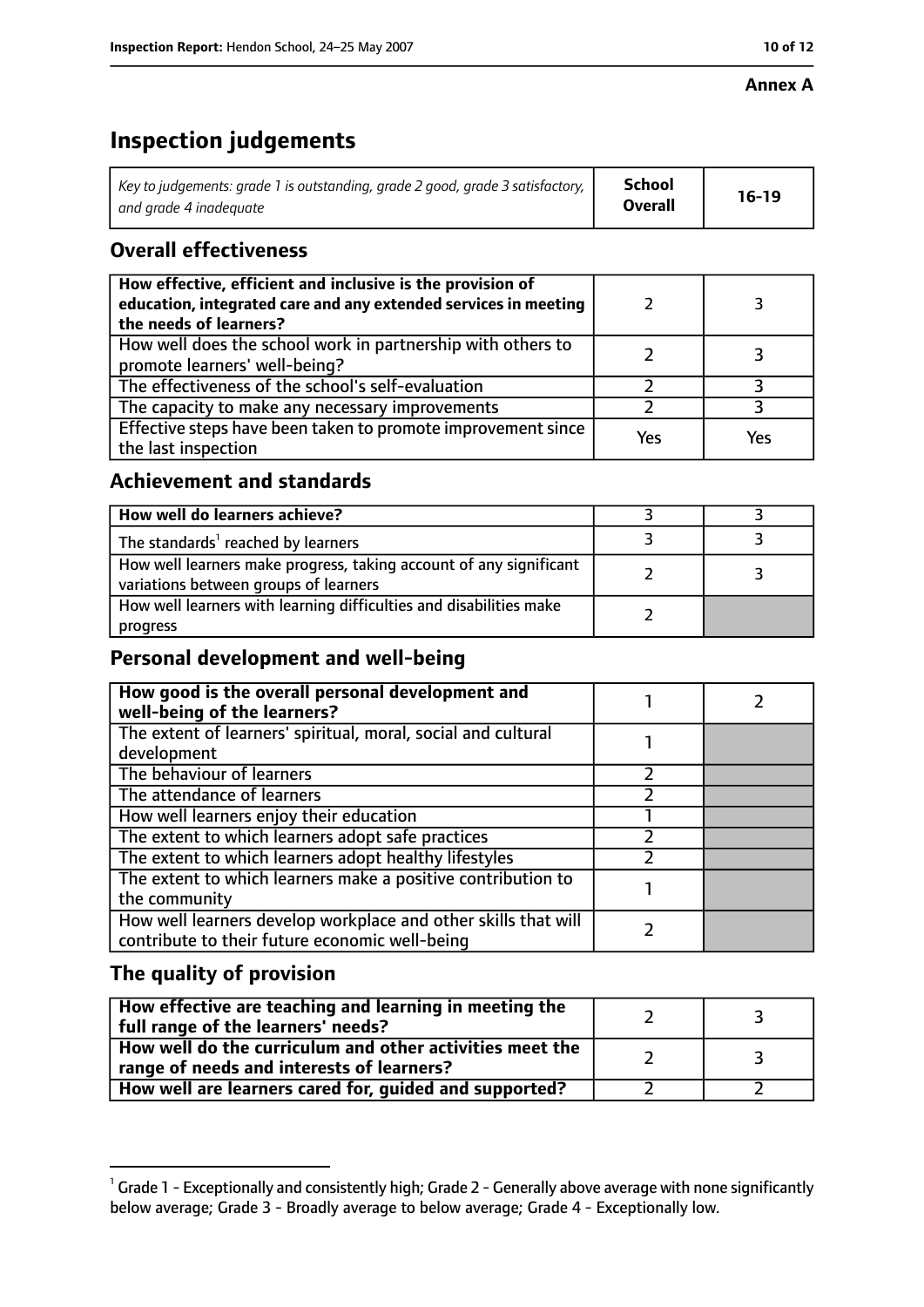#### **Annex A**

# **Leadership and management**

| How effective are leadership and management in raising<br>achievement and supporting all learners?                                                 |               |     |
|----------------------------------------------------------------------------------------------------------------------------------------------------|---------------|-----|
| How effectively leaders and managers at all levels set clear<br>direction leading to improvement and promote high quality of<br>care and education |               |     |
| How effectively performance is monitored, evaluated and<br>improved to meet challenging targets                                                    | 2             |     |
| How well equality of opportunity is promoted and discrimination<br>tackled so that all learners achieve as well as they can                        | $\mathcal{P}$ |     |
| How effectively and efficiently resources, including staff, are<br>deployed to achieve value for money                                             | 7             |     |
| The extent to which governors and other supervisory boards<br>discharge their responsibilities                                                     | 7             |     |
| Do procedures for safequarding learners meet current<br>qovernment requirements?                                                                   | Yes           | Yes |
| Does this school require special measures?                                                                                                         | No            |     |
| Does this school require a notice to improve?                                                                                                      | No            |     |